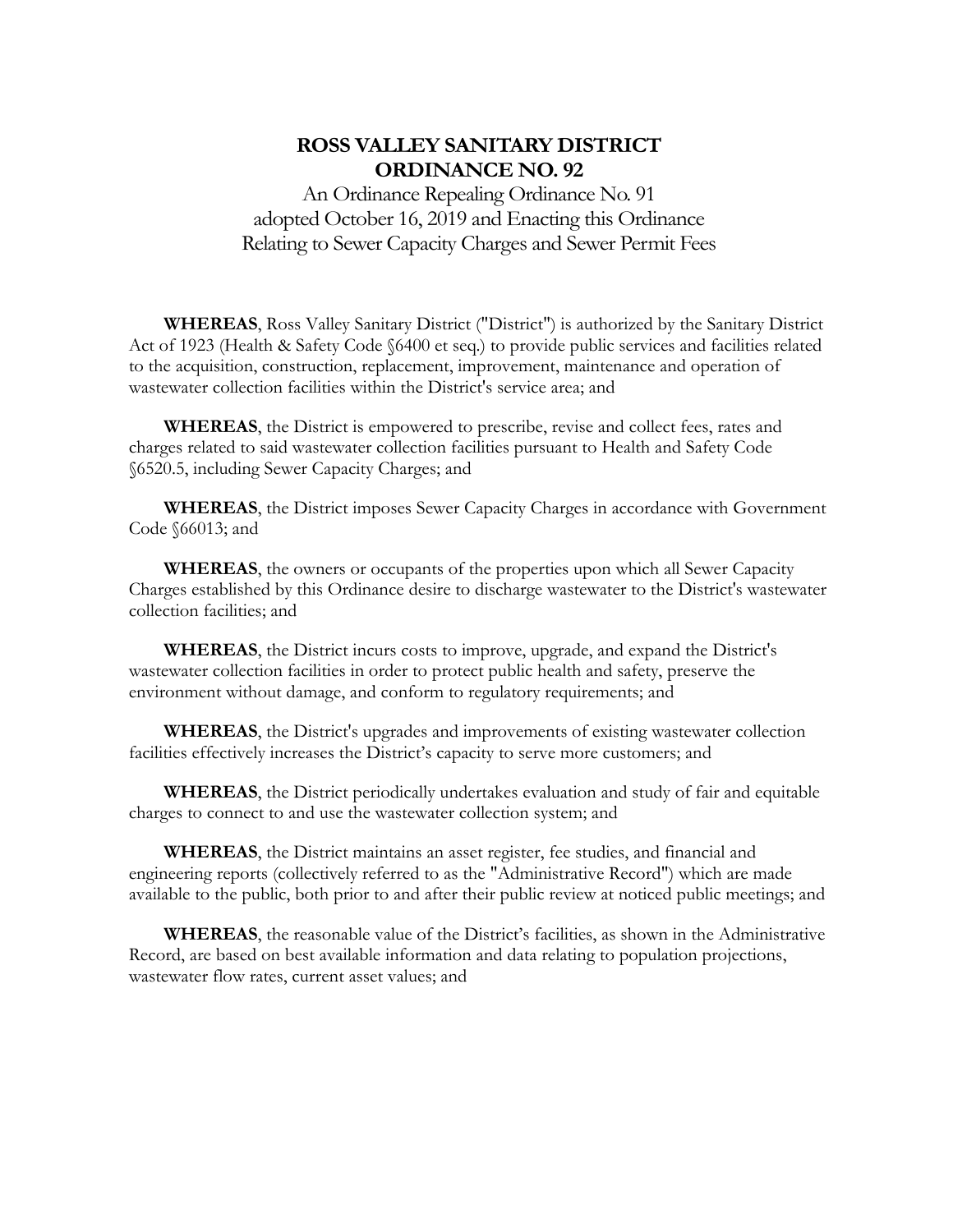**WHEREAS**, the District has previously, by duly adopted ordinances, established Sewer Capacity Charges (previously referred to as "Connection Fees") to be paid by all persons obtaining a permit to connect to and utilize the District's wastewater collection facilities; and

**WHEREAS**, the District finds that the Sewer Capacity Charges imposed for a new connection pursuant to this Ordinance will not exceed the estimated reasonable cost for the District's existing and future facilities; and

**WHEREAS**, the District finds that the Sewer Capacity Charges established by this Ordinance are neither an incident of property ownership nor a property-related service having a direct relationship to property ownership and, therefore, are not subject to the requirements of California Constitution Article XIII D (also known as Proposition 218); and

**WHEREAS**, the District finds that the Sewer Capacity Charges established by this Ordinance are not imposed as a condition of approval of a proposed development project as defined in Government Code §66001 and, therefore, are not subject to the requirements for imposing development charges set forth in Government Code §66000 et seq.; and

**WHEREAS**, the District finds that the Sewer Capacity Charges established by this Ordinance do not exceed the estimated reasonable cost of providing the service for which the charges are imposed, pursuant to Government Code §66013 and §66016; and

**WHEREAS**, the District finds that the Sewer Capacity Charges established by this Ordinance are non-discriminatory as applied to all users of the District's wastewater collection facilities and are established upon a rational basis; and

**WHEREAS**, the District finds that the purpose of the Sewer Capacity Charges established in this Ordinance is to reimburse the District for costs which have been paid for existing wastewater collection facilities and will be paid for a reasonable share of the cost of future facilities and provide funds for capital projects necessary to maintain service, including service to new connections, within the existing District service area, and so the adoption of this Ordinance is Statutorily Exempt from the provisions of the California Environmental Quality Act (CEQA) pursuant to CEQA Guidelines §15273( a ); and

**WHEREAS**, the District finds that all Sewer Capacity Charges and Permit Fees established by this Ordinance have been approved by the District's Board of Directors at a duly noticed public meeting and in accordance with applicable provisions of law.

**NOW, THEREFORE,** the Board of Directors of the Ross Valley Sanitary District does ordain as follows:

**SECTION 1. Recitals**. The above Recitals are true and incorporated by reference herein.

**SECTION 2.** Ordinance No. 91 is hereby repealed in its entirety and is replaced by this Ordinance.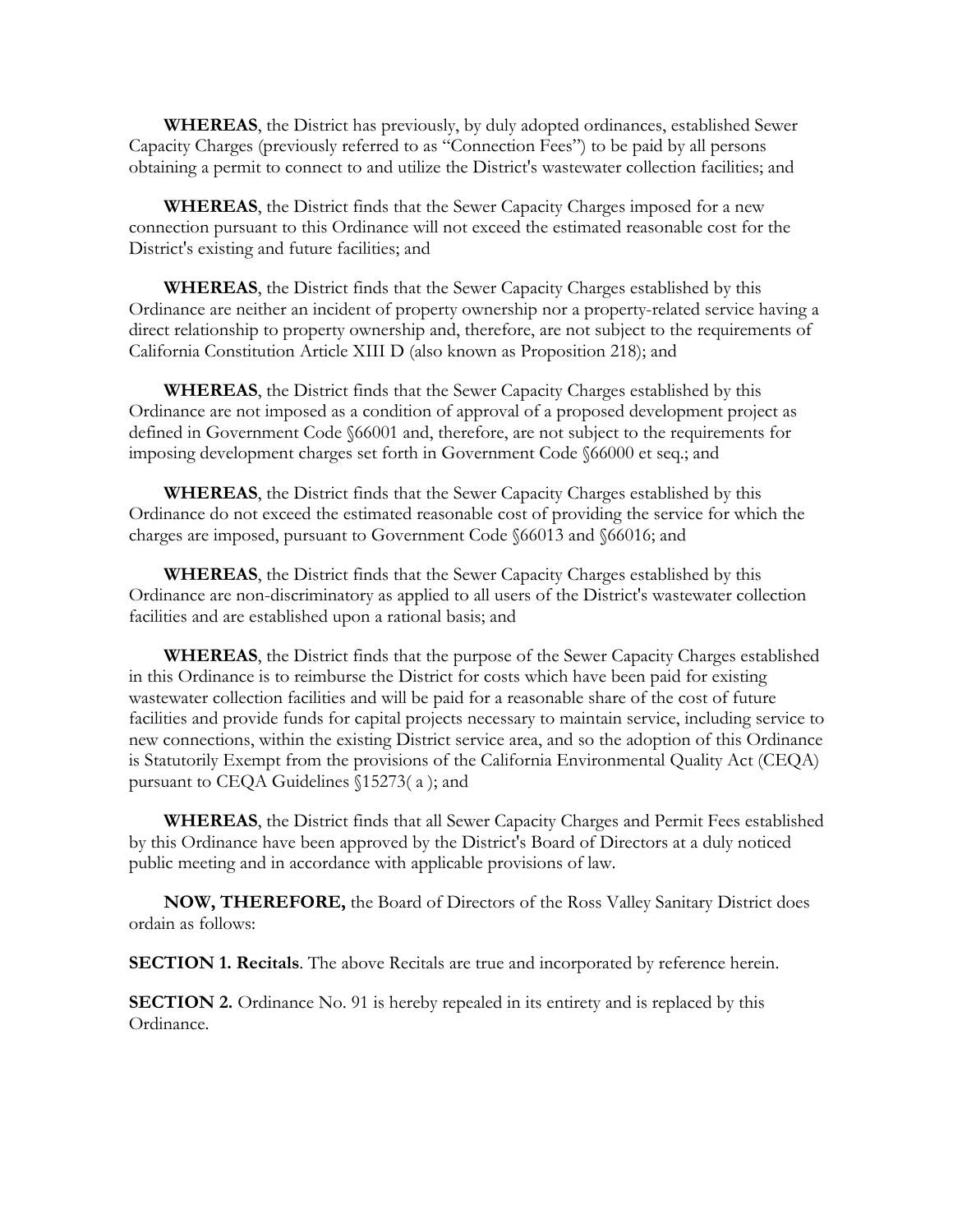#### **SECTION 3. Definitions**

"Accessory Dwelling Unit" ("ADU") is defined in California state law and means a separate attached or detached residential dwelling unit, not exceeding 1,200 square feet, which provides complete independent living facilities for one or more persons. It shall include permanent provisions for living, sleeping, eating, cooking, and sanitation on the same parcel as the singlefamily dwelling is situated. An accessory dwelling unit also includes the following: an efficiency unit, as defined in the Health and Safety Code §17958.1; or a manufactured home, as defined in the Health and Safety Code §18007.

For the purpose of this Ordinance, the District defines four distinct types of ADUs:

"Type 1" means an ADU constructed within the existing interior space and exterior wall footprint of an existing single-family residence. Type 1 ADUs include "Junior ADUs" as defined by local municipal ordinances. No new sewer lateral connection to the public main shall be required for Type 1 ADUs. No additional Sewer Capacity Charge shall be required for Type 1 ADUs. Permit fees shall be required as listed in "Exhibit A".

"Type 2" means an ADU constructed by expansion or addition to an existing singlefamily residential structure or accessory structure. No new separate sewer lateral connection to the public main shall be required. Sewer Capacity Charges and permit fees shall be required as listed in "Exhibit A".

"Type 3" means an ADU constructed by conversion of an existing, detached accessory structure. No additional Sewer Capacity Charge shall be required for Type 3 ADUs, provided there is no expansion of the existing accessory structure area square footage. No new separate sewer lateral connection to the public main shall be required. Any new private lateral needed to connect the new ADU to the existing residential structure or the existing private lateral shall be constructed to then-current District standards and subject to District inspection and approval.

"Type 4" means an ADU newly constructed on the same residential parcel and detached from the existing residence or accessory structure. A Type 4 ADU shall be served with a new private lateral connecting to the existing private lateral and shall be constructed to then-current District lateral standards and subject to District inspection and approval. At the Owner's discretion, a new separate private lateral may be constructed directly from the new Type 4 ADU to the public main in accordance with then current District construction standards. The owner shall be responsible for all applicable encroachment and other agency permitting requirements for construction in the public right-of-way. Sewer Capacity Charges and Permit fees shall be required as listed in "Exhibit A".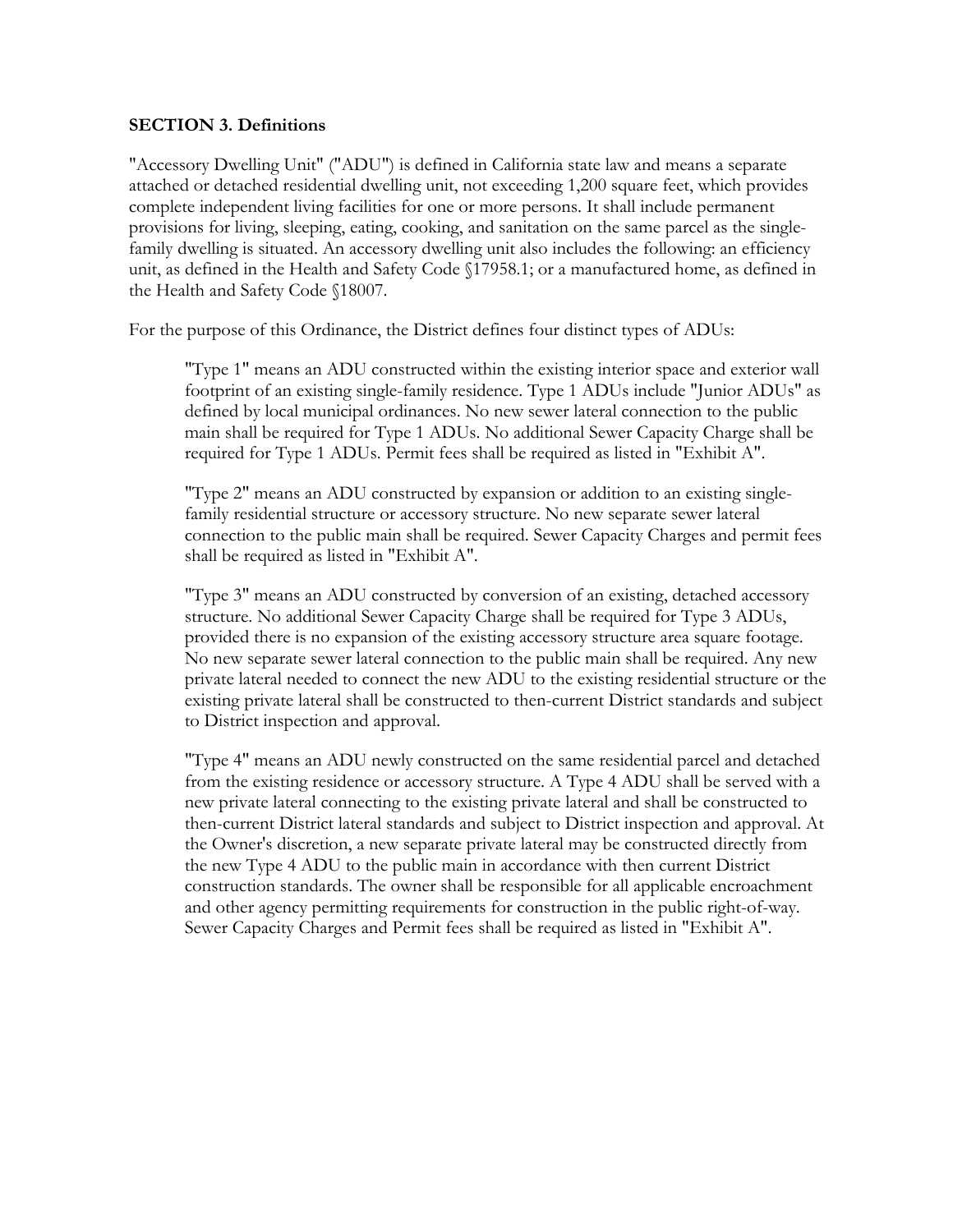"Board of Directors" or "Board" means the governing board of Ross Valley Sanitary District.

"Drainage Fixture Units", or "DFUs", mean the units of measure of wastewater generation from plumbing fixtures defined in the then-current California Plumbing Code.

"Equivalent Dwelling Unit" means a residential Single-Family Dwelling Unit that includes up to twenty-three (23) DFUs. For non-residential connections, this District-specific ratio of twentythree (23) DFUs per EDU shall be used in conjunction with the actual DFU for the proposed connection, to establish the total EDUs including any fraction thereof. For purposes of this Ordinance, "Equivalent Dwelling Unit" and "Single Family Dwelling Unit" are used synonymously. As addressed in Section 22 of this Ordinance, the Central Marin Sanitation Agency ("CMSA") charges a separate capacity charge which may include a different definition of Equivalent Dwelling Unit.

"Existing Sewer Connection" means any lateral connection to the public wastewater collection facilities authorized pursuant to a valid permit.

"Expanded Use" means expanding the use of an Existing Sewer Connection as to increase the Drainage fixture units associated with that connection in excess of twenty-three (23) DFUs.

"General Manager" means the person appointed by the Board of Directors, or his or her designee, authorized to administer and enforce the rules and regulations of the District.

"New Sewer Connection" means any lateral connection to the District's wastewater collection facilities for which a permit has not previously been issued.

"Non-discriminatory" means that the Sewer Capacity Charge does not exceed the reasonable share of the costs of the District's wastewater collection facilities of benefit to the person or property being charged, based upon the proportionate share of use of those facilities.

"Owner" means the recorded owner as shown by the official records of the County Recorder of Marin County.

"Parcel" means a single parcel of land for which a legal description has been filed on record, or the boundaries of which are shown on a subdivision map or a record of survey map, filed in the office of the County Recorder.

"Permit Applicant" means the Parcel Owner or his or her authorized agent for purposes of permit processing. The terms "Permit Applicant" and "Owner" may be used synonymously in this Ordinance.

"Permit Fee" means any sewer permit fee required by this Ordinance, other than a Sewer Capacity Charge, intended to cover the direct District staff and administrative costs for inspections, plan reviews, and processing permit applications.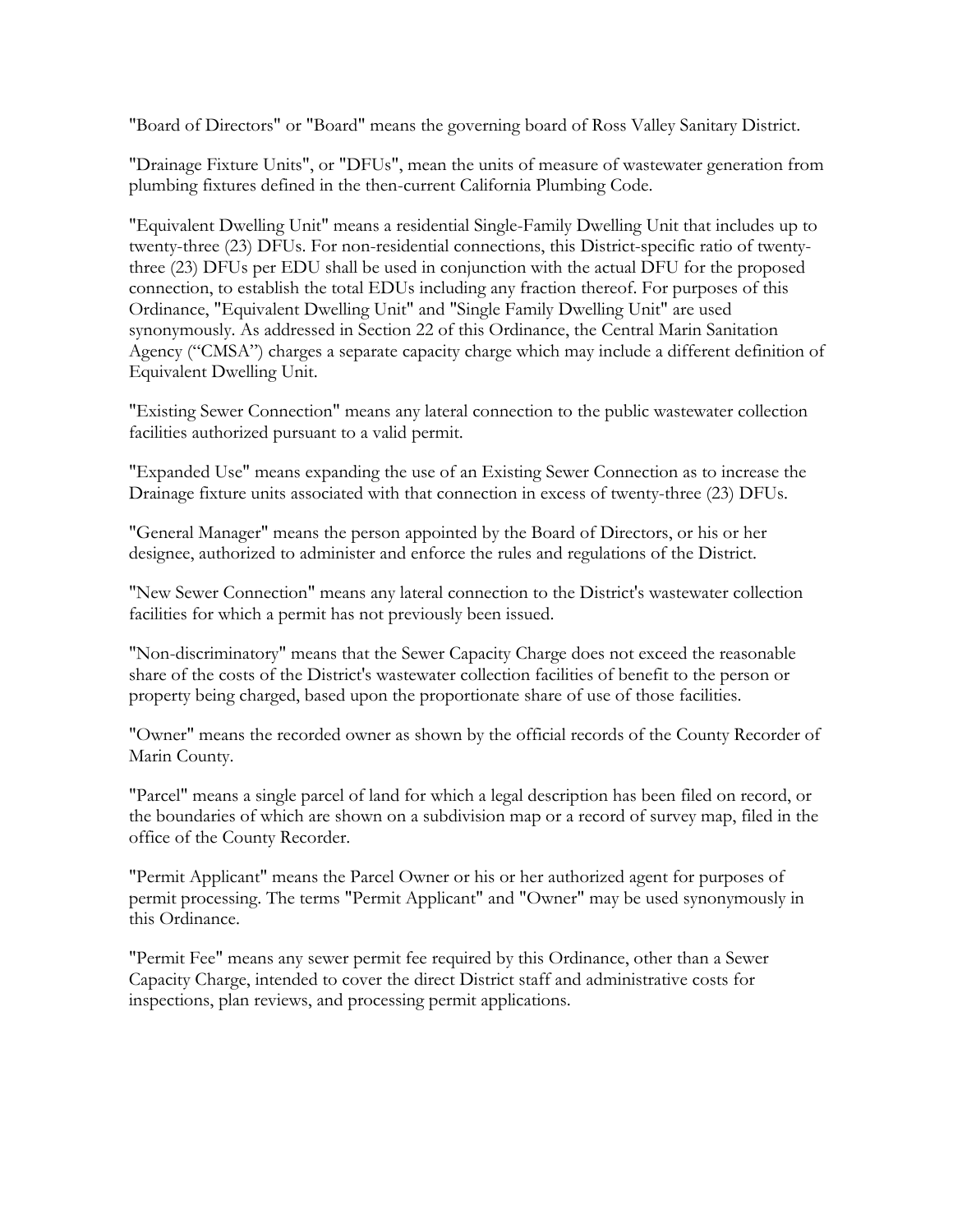"Private Sewer Lateral Permits" mean the various private sewer lateral permits issued by the District. The permit types, requirements, and fees are shown in "Exhibit A".

"Public Sewer Extension Permit", or PSX Permit, means the discretionary permit to remove, replace, relocate, rehabilitate, or otherwise install public sanitary sewer infrastructure (sewer mainline pipelines, manholes, etc.) to be built by the private party applicant, and dedicated back to the District for public ownership and maintenance. The related permit fees are shown in 'Exhibit A".

"Sewer Capacity Charge" means a charge for wastewater collection facilities in existence at the time a charge is imposed and/or a charge for new sewer facilities to be acquired or constructed in the future that are of proportional benefit to the person or property being charged.

**SECTION 4. Application.** This Ordinance imposes a one-time, non-discriminatory Sewer Capacity Charge on Parcel Owners as a condition of the District permitting those Parcel Owners to establish a New Sewer Connection or to expand the use of an Existing Sewer Connection. No Sewer Capacity Charge shall be imposed for temporary structures, as determined by the General Manager. The District shall refund any Sewer Capacity Charge paid for which no New Sewer Connection is made.

**SECTION 5. Permit Required.** A permit is required to perform work on public sewer infrastructure or for private sewer laterals. The type of permit is defined in this Ordinance and the associated Permit Fees are set forth in "Exhibit A". No Parcel Owner or unauthorized person shall uncover, make any connections with or opening into, use, alter, or disturb any public sewer or appurtenance, or perform any work on a private sewer lateral, without first obtaining a permit from the District.

**SECTION 6. Application for Permit.** The Permit Applicant shall make an application on forms provided by the District for that purpose. The Permit Applicant shall give a description of the character of the work proposed to be done and the location, ownership, occupancy and use of the premises in connection therewith as well as any other information required by District policy. The District Engineer may require plans, specifications or drawings and such other information as he or she may deem necessary. Except in those instances when approval from the Board is required, if the District Engineer determines that the plans, specifications, drawings, descriptions or information furnished by the applicant are in compliance with the ordinances, rules and regulations of the District, the permit shall be issued upon payment of the required fees in "Exhibit A".

**SECTION 7. Compliance with Permit.** After approval of the application, evidenced by the issuance of a permit, no change shall be made in the location of the sewer, the grade, materials or other details from those described in the permit or as shown on the plans and specifications for which the permit was issued except with written permission from the District Engineer.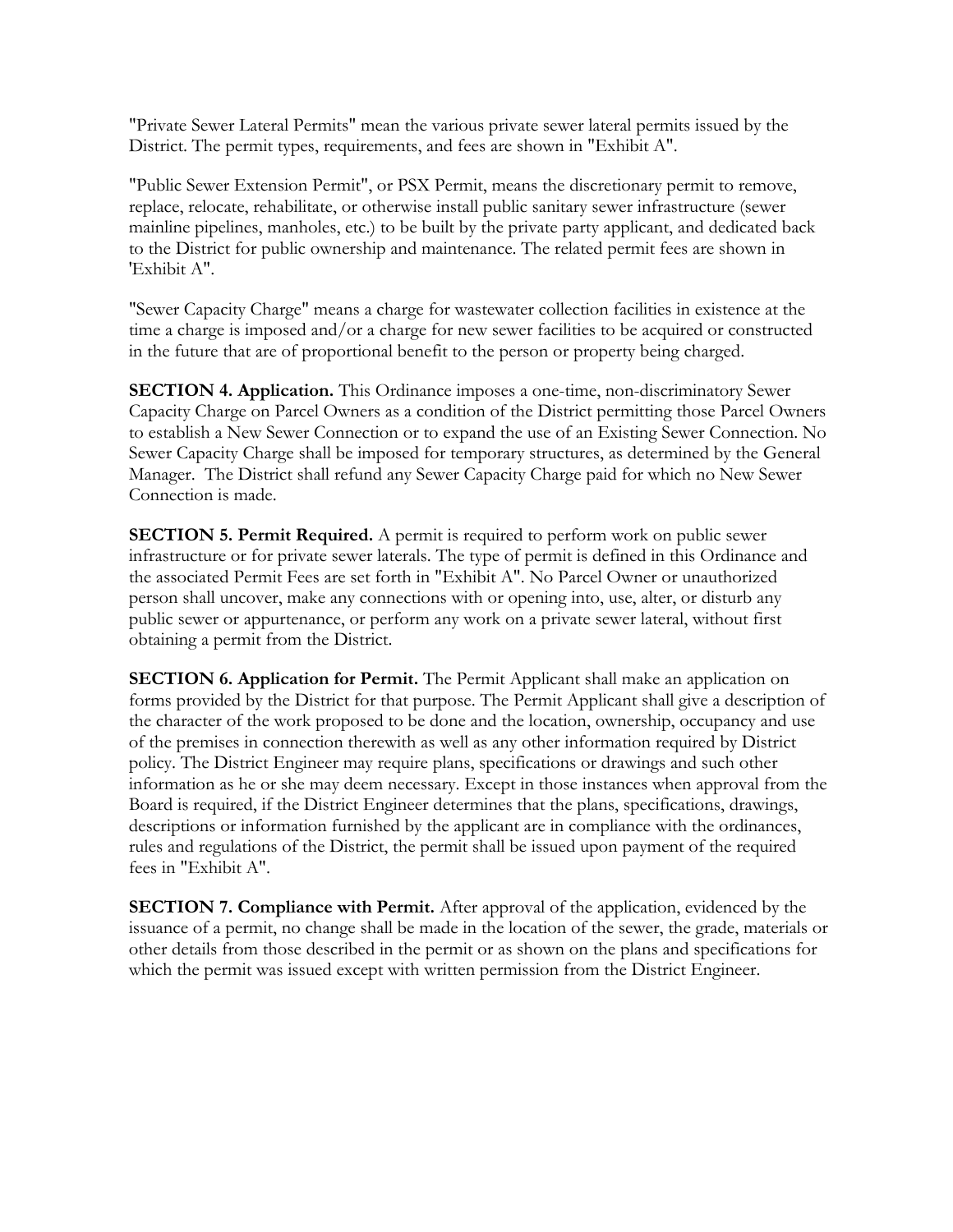**SECTION 8. Time Limit on Permits.** If work under a permit is not complete within one year from the date of issuance, the permit shall become void and no further work shall be done until a new permit has been issued. Prior to expiration of the permit, applicant may request in writing and the General Manager (or other duly authorized District representative) may authorize up to a one year, one-time extension of the permit from the date of the written request.

**SECTION 9. Agreement.** The Permit application for any permit as set forth in this Ordinance shall constitute an agreement to comply with the provisions, terms and requirements of this and other ordinances, rules and regulations of the District, and with the approved plans and specifications filed with the application. Requests for changes to the agreement shall be made in writing and are subject to the discretionary approval of the District Engineer.

**SECTION 10. Use of Revenues.** The District may impose Sewer Capacity Charges to pay for wastewater collection facilities in existence at the time the charge is imposed or to pay for new or improved facilities to be constructed in the future, provided those facilities are of benefit to the property being charged and the charges do not exceed the reasonable cost of the service provided. The District may use revenues derived from Sewer Capacity Charges for the acquisition, construction and reconstruction of the District's wastewater collection facilities; to repay principal and interest on debt instruments; or to repay federal or state loans for the construction and reconstruction of said sewer facilities, together with costs of administration and provisions for necessary reserves.

**SECTION 11. Payment Required.** Payment in full of Capacity Charges and Permit Fees is required prior to the District approving and issuing the permit, and prior to the performance of any work covered by the permit.

**SECTION 12. Time of Payment.** Sewer Capacity Charges and Permit Fees shall be paid in full prior to the District approving or issuing a permit.

**SECTION 13. Amount of Payment.** Sewer Capacity Charges and Permit Fees shall be paid in accordance with the charges effective on the date that a permit is issued.

**SECTION 14. Person Responsible.** The Owner of the parcel requesting a New Sewer Connection or Expanded Use of an Existing Sewer Connection shall be solely responsible for payment of applicable Permit and Capacity Charges.

**SECTION 15. No Credit.** No credit shall be taken against a Sewer Capacity Charge or Permit Fee for any amount paid or to be paid for any other fee or charge imposed pursuant to other District ordinances.

**SECTION 16. Runs with the Parcel.** A Sewer Capacity Charge paid for by a Parcel Owner related to a New Sewer Connection or Expanded Use of an Existing Connection, is a one-time charge upon a Parcel which, upon payment, runs with the Parcel.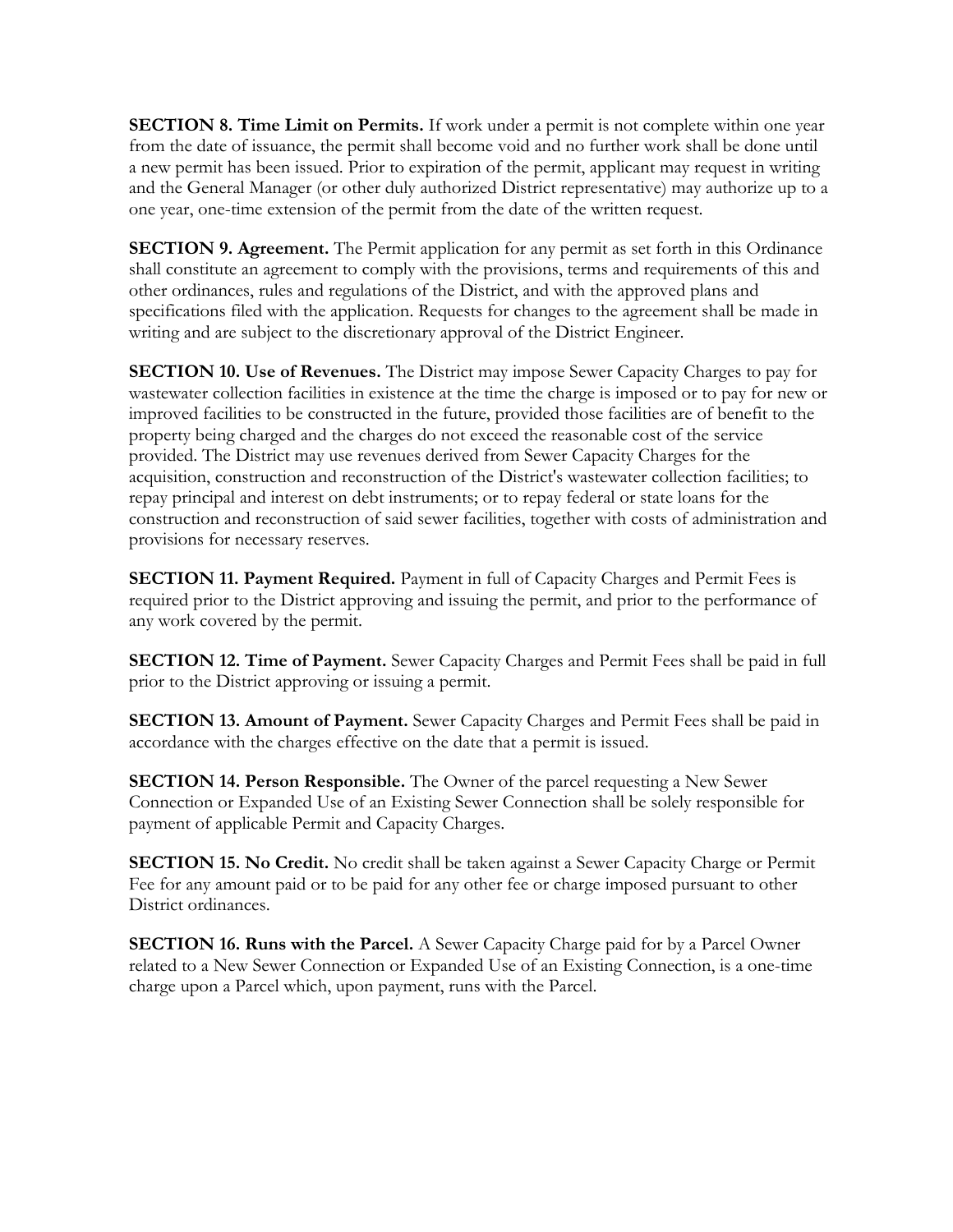**SECTION 17. All Work to be Inspected.** All sewer construction work, both public sewer and private sewer laterals, shall be inspected by the District to ensure compliance with all requirements of the District. No sewer work shall be backfilled or covered at any point until it has been inspected by the District and passed for acceptance. No New Sewer Connection or Expanded Use of an Existing Connection work shall be connected to the District's public sewer until the work covered by the permit has been completed, inspected and approved by the District Inspector. All work covered prior to inspection shall be uncovered and is subject to additional inspection fees.

**SECTION 18. Notification for Inspection.** It shall be the responsibility of the Permit Applicant to notify the District in writing that said work is ready for inspection. Notification shall be given not less than twenty-four (24) hours before the work is to be inspected.

**SECTION 19. Condemned Work.** When any New Sewer Connection or Expanded Use of an Existing Connection work has been inspected and the work condemned and no certification of satisfactory completion given, a written notice to that effect will be given instructing the Parcel Owner, or the agent of such owner, to repair the sewer or other work authorized by the permit in accordance with the ordinances, rules and regulations of the District.

**SECTION 20. Encroachment Permit.** A separate permit must be secured from the county, city, or other person or entity having jurisdiction, by the Permit Applicant to excavate in a public street for the purpose of installing sewers (public or private), making sewer connections, or otherwise conducting sewer work under the applicable District permit. The Permit Applicant shall be solely responsible for compliance with all other agency permit conditions.

**SECTION 21. Liability.** The Permit Applicant shall indemnify, defend, protect, and hold harmless the District and its officers, agents and employees from any from and against any, all and every demand, claim, damage, judgment, liability, obligation, penalty, fine, action, loss, cost and expense (including without limitation reasonable attorneys' fees) associated with District's imposition of charges pursuant to this Ordinance, including all costs, expenses, fees and interest incurred in defending same or in seeking to enforce this provision. In no event shall District's approval of any plans, specifications and drawings for any alterations constitute a representation or warranty by District of the accuracy or completeness of the plans, specifications, drawings and alterations or the absence of design defects or construction flaws therein, or the qualification of any person or entity, or compliance with applicable laws, and District shall incur no liability by reason of such approval. Permit Applicant waives any right of action against the District. The District and its officers, agents and employees shall have no liability for injury or death to any person or damage to any property arising during or relating directly or indirectly to the performance of any work by the Permit Applicant.

**SECTION 22. CMSA Treatment Plant Capacity Charge.** The Central Marin Sanitation Agency ("CMSA") treatment plant capacity charge is established and set by CMSA and is in addition to the Sewer Capacity Charges and/or Permit Fees imposed by this Ordinance. The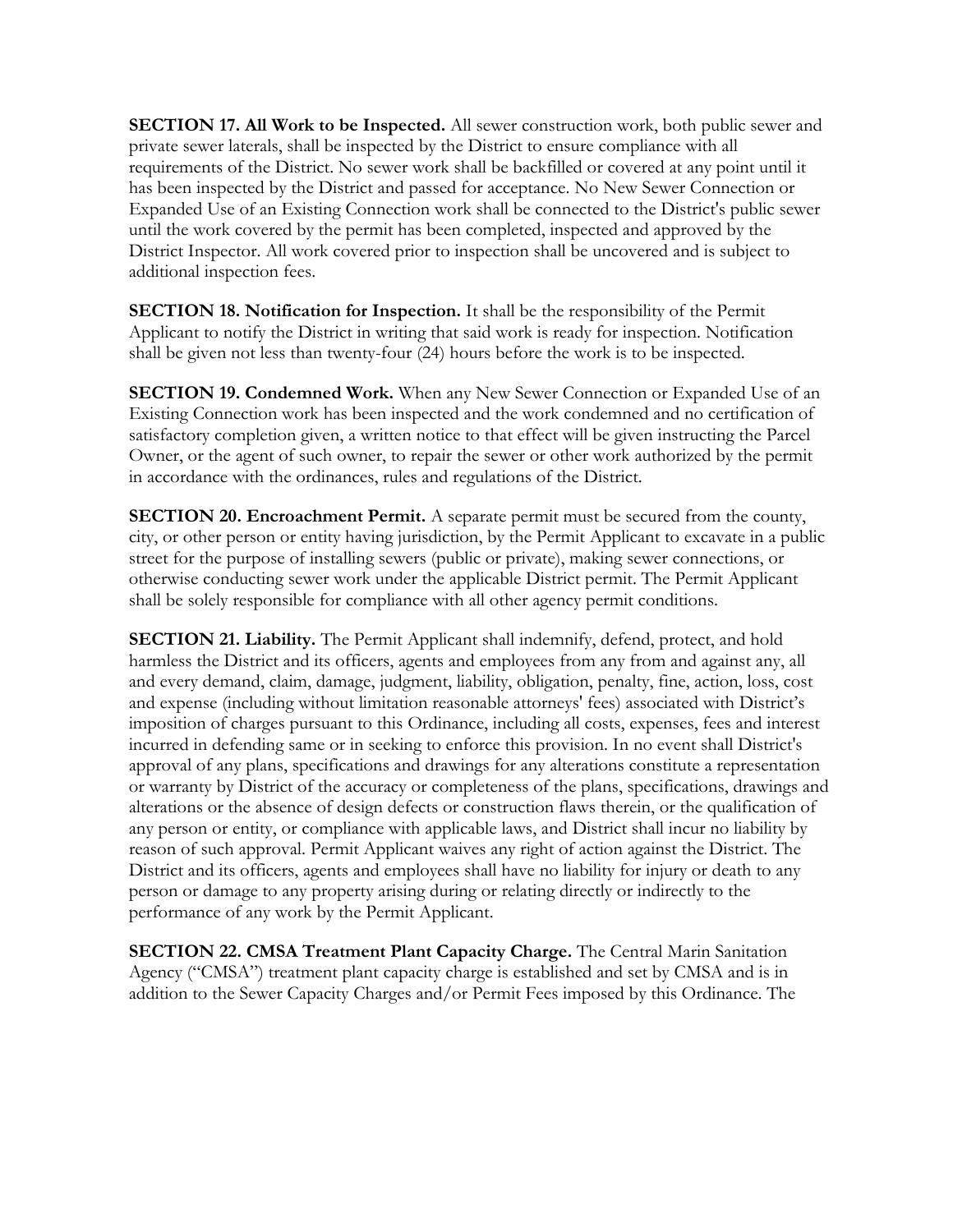District collects the CMSA capacity charge from the Permit Applicant, under conditions set forth in the CMSA Joint Powers Authority Agreement.

**SECTION 23. Establishment of Sewer Capacity Charge and Permit Fees.** Effective upon approval of this Ordinance, the Sewer Capacity Charge and Permit Fees shall be in the amount set forth in Exhibit "A".

#### **SECTION 24. Adjustment of Capacity Charge and Permit Fees.**

Each year on July 1 the Sewer Capacity Charge and Permit Fees shall be adjusted by an increment based on the most recent annual change (April to April) in the Engineering News-Record Construction Cost Index (ENR CCI) for San Francisco.

However, the District Board may at its option determine, by resolution adopted prior thereto, that such adjustment shall not be effective for the next succeeding year or may determine other amounts as appropriate. The base index in this Ordinance is based on the ENR CCI of 12014.72 (June 2018).

**SECTION 25. Right to Review, Hearing, and Appeal.** A Permit Applicant subject to Sewer Capacity Charges and Permit Fees may request review of any decision by District staff related to imposition of those charges by filing with the District a written request for an informal hearing before the District's General Manager. Said request must be made prior to payment of any Sewer Capacity Charges and Permit Fees. Failure by a Parcel Owner to timely file said written request shall result in a waiver of the right to said hearing.

Within thirty (30) days of a Parcel Owner's filing of a written request, and on at least ten (10) days written notice of the informal hearing to the Permit Applicant, the General Manager shall meet with the Permit Applicant to hear the Permit Applicant 's objections. Within five (5) days of said informal hearing, the General Manager shall issue a written response to the Applicant.

In ruling on a request, the General Manager may, in his or her sole discretion, affirm, reverse or modify the District staff's decision and make any adjustments and impose any conditions deemed just and proper, if he or she finds and determines that the provisions of this Ordinance are not being equitably applied to the matter under consideration.

If a ruling by the General Manager is unsatisfactory to the Permit Applicant, the Permit Applicant may, within fifteen (15) days after notification of that ruling, file a written request for an appeal of the General Manager's ruling with the District Board. The request for an appeal shall be considered by the District's Board of Directors at a regular scheduled meeting within sixty (60) days after filing, and on at least ten (10) days written notice of the meeting to the Permit Applicant. The Board shall make a final ruling on the matter within fifteen (15) days of the close of the meeting at which the appeal is considered, and the District shall thereafter timely notify the Permit Applicant of the Board's ruling by first-class mail. The Board's determination on the matter shall be final.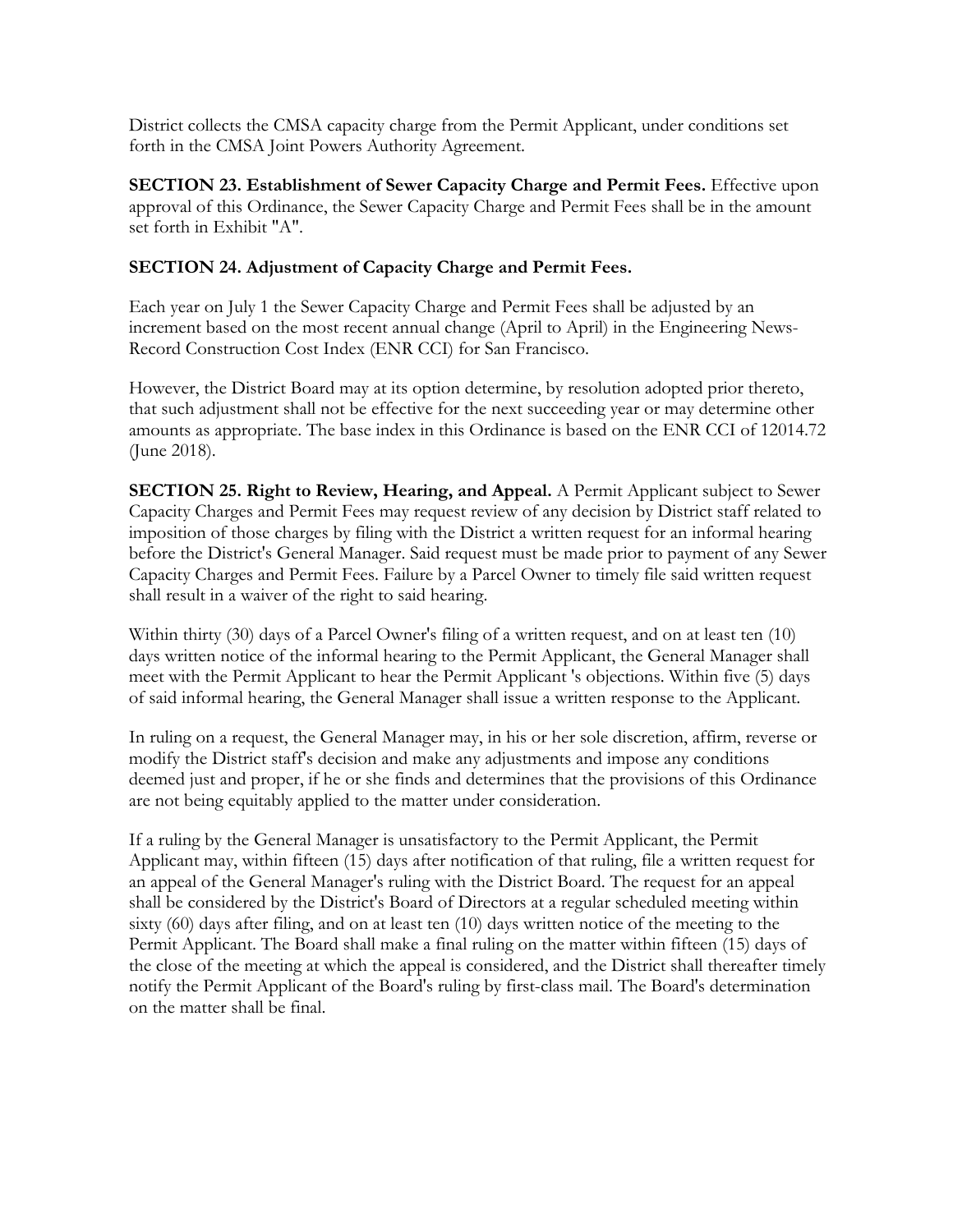In ruling on a request for an appeal, the Board may, in its sole discretion, affirm, reverse or modify the General Manager's ruling and make any adjustments and impose any conditions it deems just and proper, if it finds and determines that the provisions of this Ordinance are not being equitably applied to the matter under consideration.

**SECTION 26. Capacity Charge Waiver for Below-Market Rate Housing.** On adoption of a resolution by the Board, the District may approve a reduction of up to 50% of Capacity Charges for legally restricted affordable, low income, disabled, senior citizen and similar belowmarket rate housing units approved by the appropriate land use and zoning jurisdiction.

**SECTION 27. Severability.** If any section, subsection, sentence, clause or phrase of this Ordinance is for any reason held invalid, unconstitutional or unenforceable, such holding shall not affect the validity of the remaining portions of this Ordinance. The Board of Directors hereby declares that it would have passed this Ordinance and each section, subsection, sentence, clause of phrase thereof, irrespective of the fact that anyone or more sections, subsections, sentences, clauses or phrases is for any reason held invalid, unconstitutional or unenforceable.

**SECTION 28. Repeals and Inconsistent Ordinances.** As of the effective date of this Ordinance, the following ordinances of this District are hereby repealed: Ordinance 91 adopted October 16, 2019; Ordinance 90 adopted February 21, 2018 and updated March 2018; Ordinance 64 adopted August 21, 2013; Ordinance 60 adopted August 25, 2009; Ordinance No. 37 adopted November 5, 1991; Ordinance No. 35 adopted November 5, 1985; Ordinance No. 33 adopted May 21, 1985; Ordinance 32 adopted February 1, 1982. All other District ordinances and resolutions and parts of District ordinances and resolutions inconsistent herewith are hereby repealed.

**SECTION 29. Effective Date of this Ordinance.** A summary of this Ordinance shall be published once in the Marin Independent Journal, a newspaper of general circulation published in the District. The effective date of this Ordinance shall be March 19, 2020.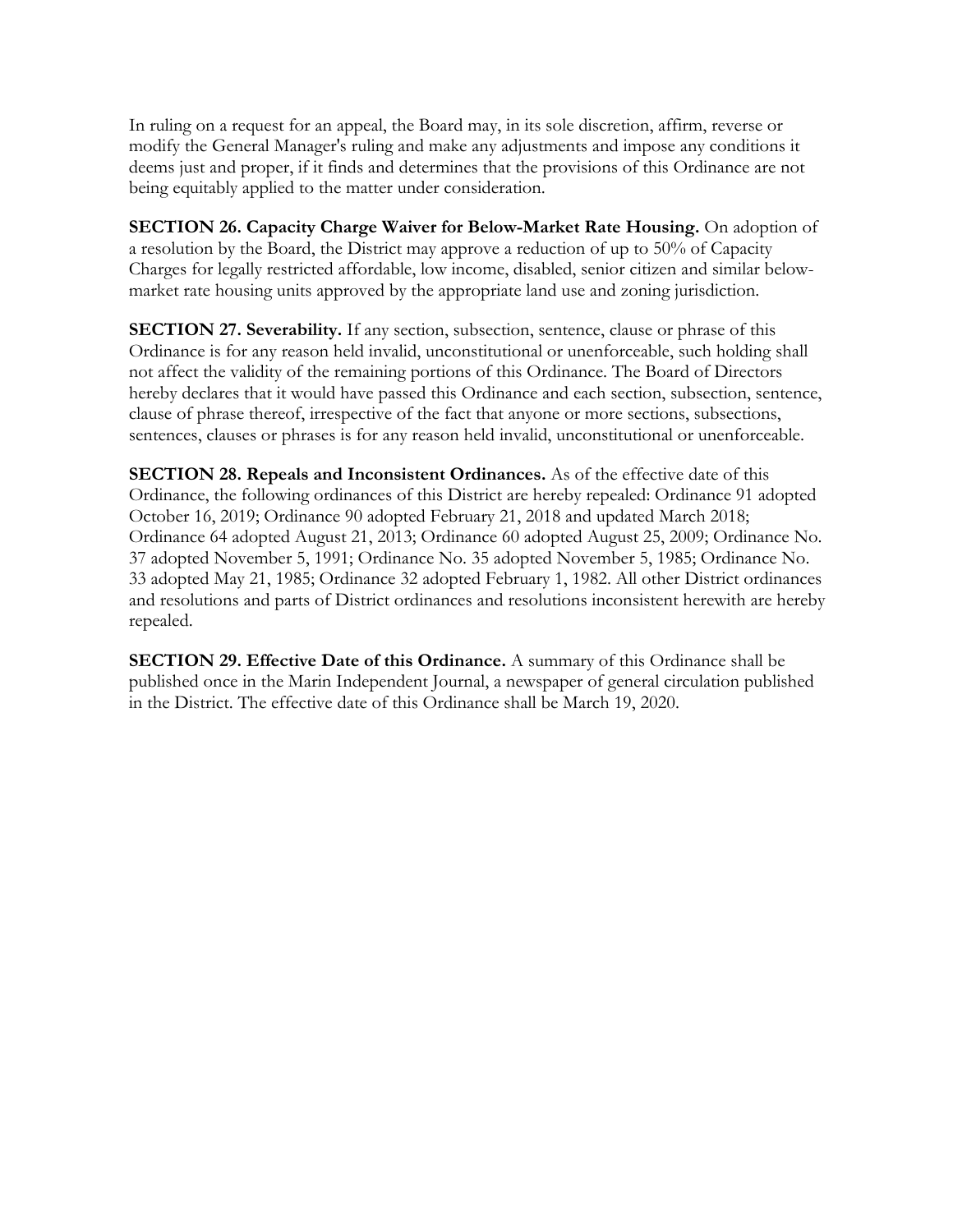PASSED AND ADOPTED this 18th day of March 2020 by the following vote:

AYES: Gaffney, Kelly, Sylla, Boorstein

NOES: Meigs

**ABSTAIN: None.** 

aluce

PRESIDENT OF THE BOARD

Thomas G/frey

Attest:

#### SECRETARY OF THE BOARD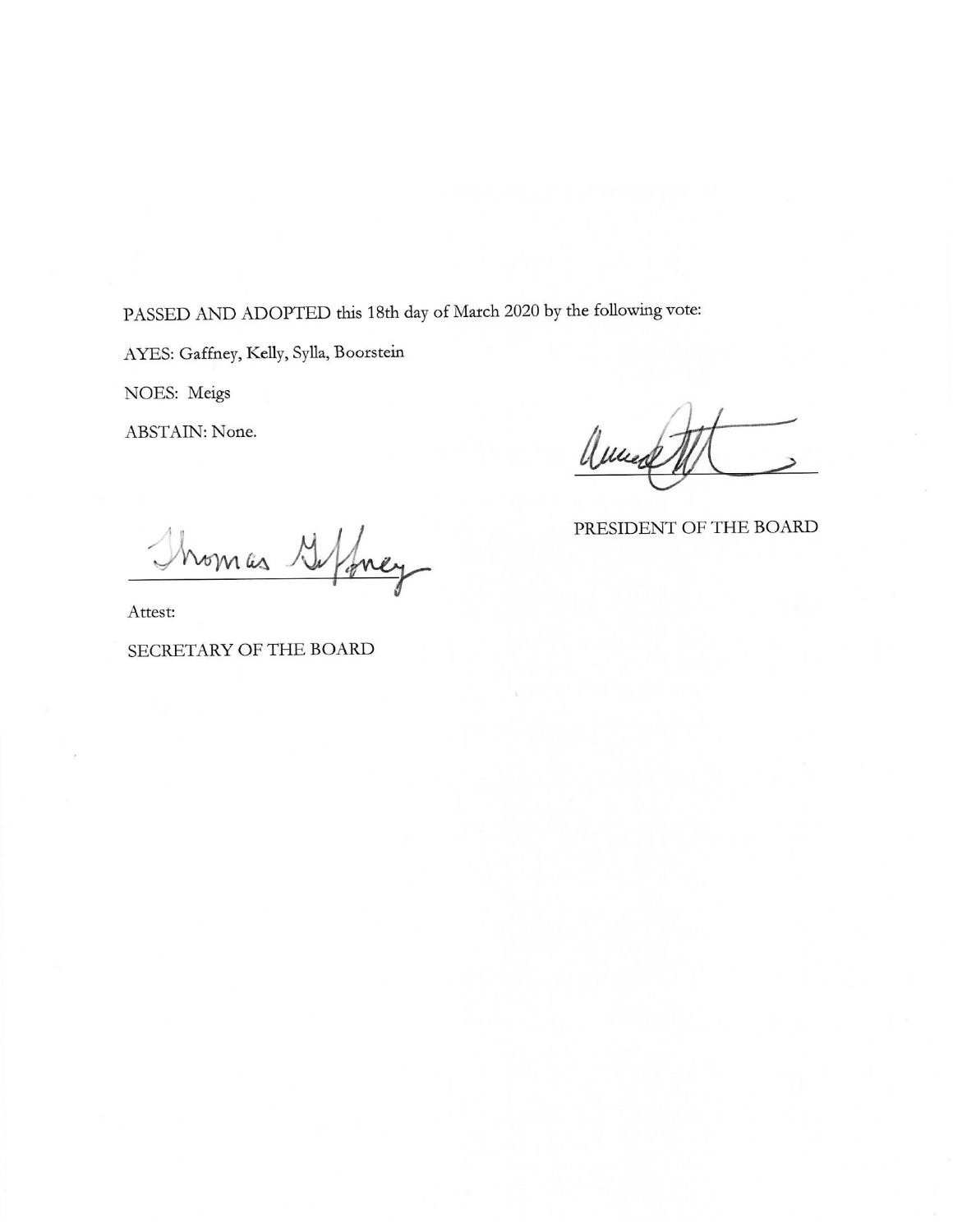

**ROSS VALLEY SANITARY DISTRICT** 2960 Kerner Blvd San Rafael, CA 94901

(415) 259-2949 - rvsd.org

# **"EXHIBIT A"**

# **ORDINANCE 92: SEWER CAPACITY CHARGES AND PERMIT FEES**

The following describes Ross Valley Sanitary District's Sewer Capacity Charges and associated Permit Fees. **In addition to these charges and fees, the District collects the Central Marin Sanitation Agency's (CMSA) capacity charge and passes this charge through to CMSA**. See current CMSA fee schedules for applicable capacity charges.

## **CAPACITY CHARGES AND PERMIT FEES AND SERVICE RESUMPTION FEE**

All Permit Fees are non-refundable.

## **FOR ALL NEW CONNECTIONS**

Permit Fee: \$594

This fee includes up to two inspections (if needed). Additional required inspections for the same permit may be subject to an Additional Inspection Fee.

Sewer Capacity Charges: \$5,987 per EDU.

A minimum of [1](#page-10-0) EDU shall be charged. For additional drainage fixture units (DFUs<sup>1</sup>) beyond 23 DFUs, the Capacity Charge shall include an additional \$260/DFU.

## **FOR MAJOR REMODEL/ADDITION PROJECTS**

(non-ADU projects with a value of \$75,000 or greater)

Permit Fee: \$594

This fee includes up to two inspections (if needed). Additional required inspections for the same permit may be subject to an Additional Inspection Fee.

<span id="page-10-0"></span><sup>1</sup> Drainage Fixture Units (DFUs) as defined in the latest version of the California Plumbing Code, California Code of Regulations, Title 24, Part 5.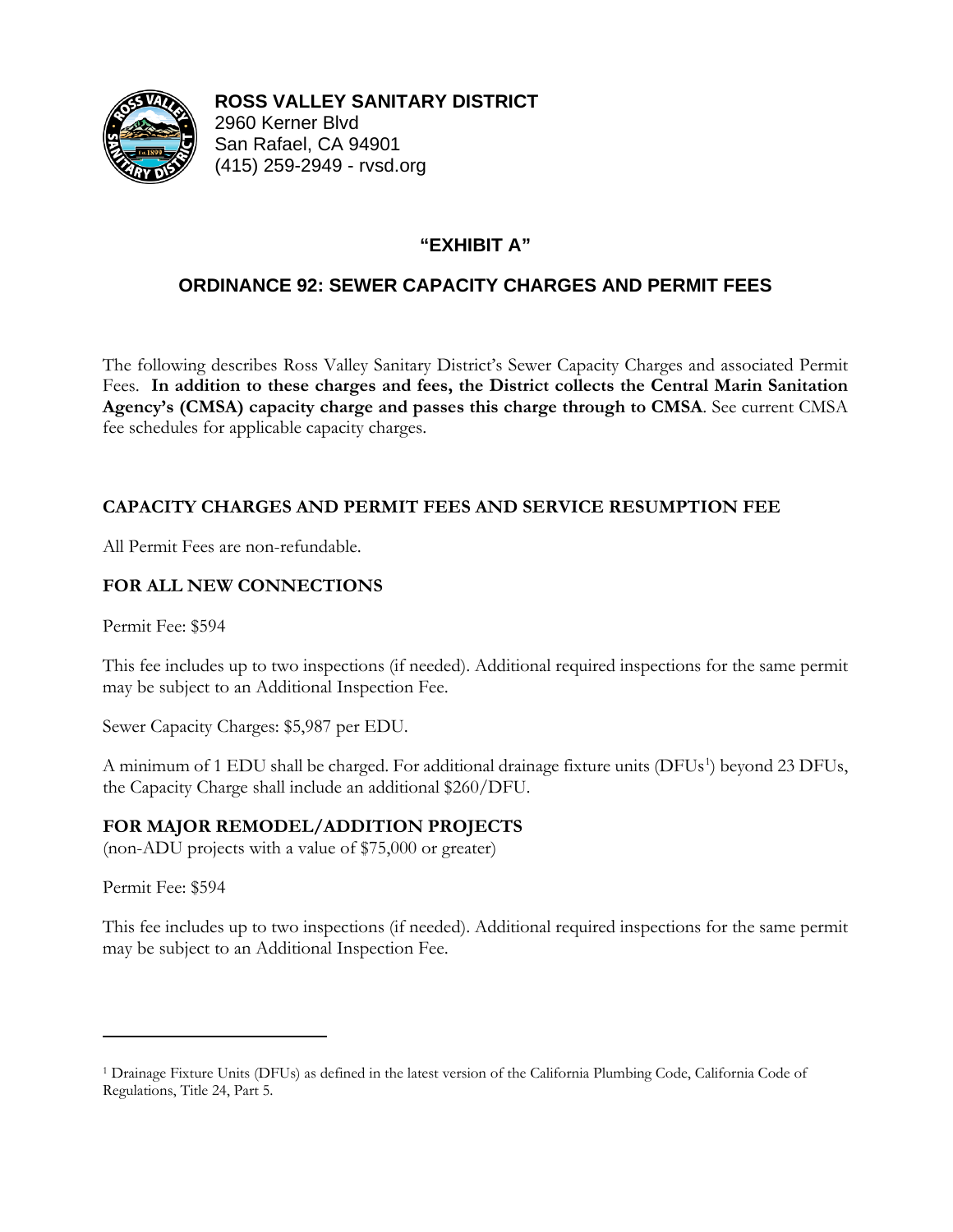Capacity Charge: \$260 per DFU. Credit will be given for pre-remodel drainage fixture units (DFUs) when DFUs are counted by District inspector prior to the start of work or can be otherwise verified with official building records. Existing laterals may be maintained in use upon testing and receipt of Certification of Lateral Compliance.

#### **FOR MINOR REMODEL/ADDITION PROJECTS**

(non-ADU projects with a value less than \$75,000)

Permit Fee: \$342

This fee includes one inspection. Additional required inspections for the same permit may be subject to an Additional Inspection Fee.

Capacity Charge: \$260 per DFU

Credit will be given for pre-remodel drainage fixture units (DFUs) when DFUs are counted by District inspector prior to the start of work or can be otherwise verified with official building records. Existing laterals may be maintained in use upon testing and receipt of Certification of Lateral Compliance.

## **FOR ACCESSORY DWELLING UNITS (ADUs)**

ADU projects shall be subject to Permit Fees, the District's Capacity Charges and CMSA Capacity Charges. The Capacity Charges for Type 2 and Type 4 ADUs are determined on a per-new-DFU basis, as shown in the following table. Capacity Charges will be charged for DFUs beyond a total of 23 DFUs on the parcel, such that credit will be given for DFUs less than 23 DFUs in the existing structures on the same parcel of the ADU project. Should the credit equal or exceed the number of DFUs in the proposed ADU, no capacity charges shall be applied. To receive credit, the number of pre-ADU DFUs on the parcel must be counted by the District inspector prior to the start of work or otherwise verified with official building records.

| <b>Fee Components</b>    | <b>ADU</b> Type 1           | <b>ADU</b> Type 2                                                       | ADU Type 3                  | <b>ADU</b> Type 4 |
|--------------------------|-----------------------------|-------------------------------------------------------------------------|-----------------------------|-------------------|
| Permit Fee               | "Minor" as defined above    | Permit Fees will be assessed based on whether the project is "Major" or |                             |                   |
| District Capacity Charge | Not applicable <sup>1</sup> | \$260<br>new<br>per<br><b>DFU</b>                                       | Not applicable <sup>1</sup> | \$260 per new DFU |

<sup>1</sup> Type 1 and Type 3 ADUs are not assessed a Capacity Charge per California Law (Government Code Section 65852.2)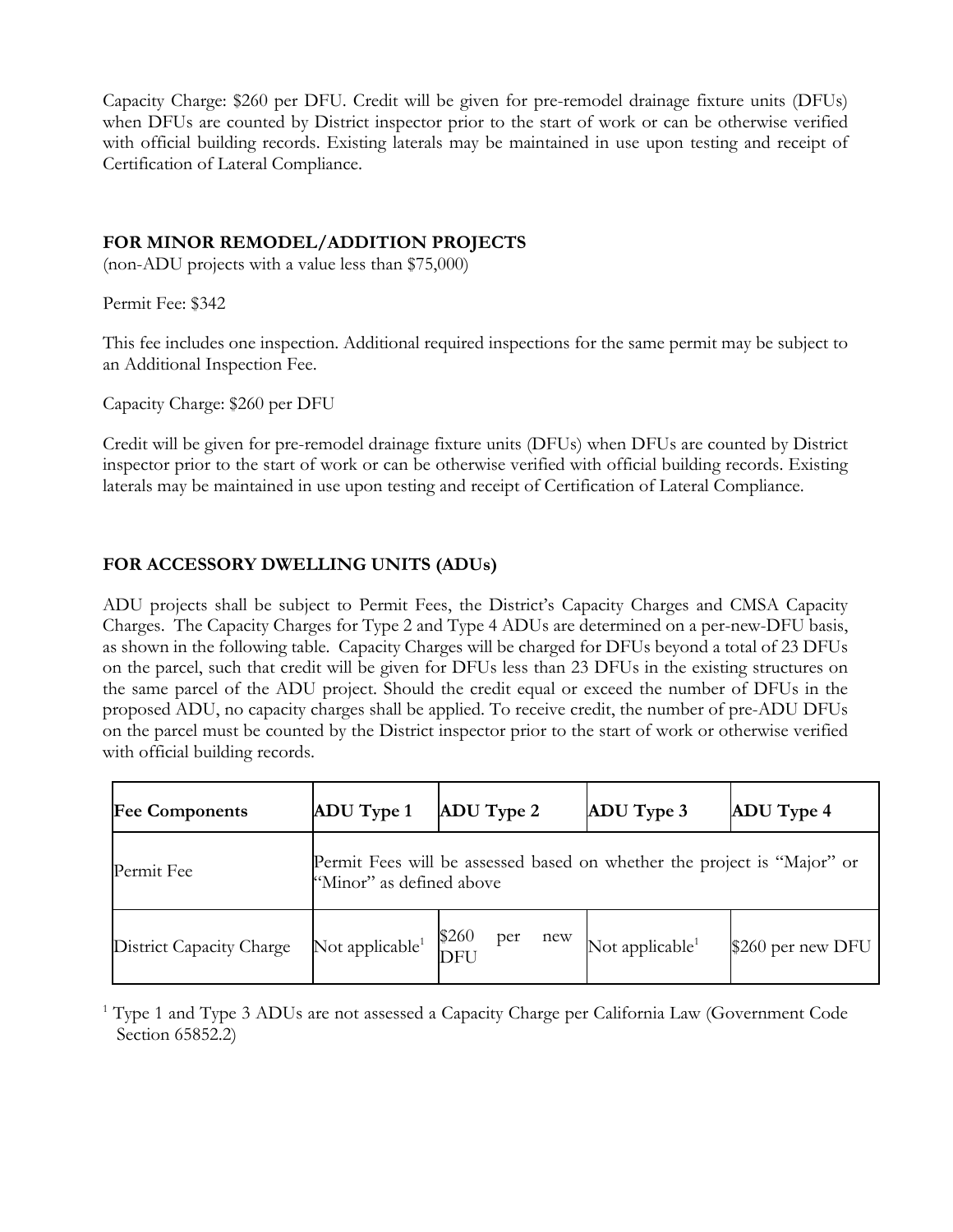"Type 1" means an ADU constructed within the existing interior space and exterior wall footprint of an existing single-family residence.

"Type 2" means an ADU constructed by expansion or addition to an existing single-family residential structure or accessory structure.

"Type 3" means an ADU constructed by conversion of an existing, detached accessory structure.

"Type 4" means an ADU newly constructed on the same residential parcel and detached from the existing residence or accessory structure.

## **FOR SEWER LATERAL REPAIR OR REPLACEMENT**

A permit is required anytime work is performed on the private sewer lateral outside of the building foundation. This fee includes one inspection. Additional required inspections for the same permit may be subject to an Additional Inspection Fee.

Permit Fee: \$217

Capacity Charges do not apply.

## **FOR DISCHARGE / POOL DRAIN**

A permit is required anytime a discharge is performed into the public sewer system. Additional required inspections for the same permit may be subject to an Additional Inspection Fee.

Permit Fee: \$337

Capacity Charges do not apply.

## **FOR PUBLIC SEWER EXTENSIONS (PSX)**

Permit Fee: \$8,606

Refer to the separate PSX Application for a full description of the PSX process fees. Capacity Charges may apply if the PSX project includes New Sewer Connection(s).

## **FOR ADDITIONAL INSPECTIONS**

At the discretion of the District Engineer, projects may be charged for additional inspections. The charge for additional inspections is \$184.